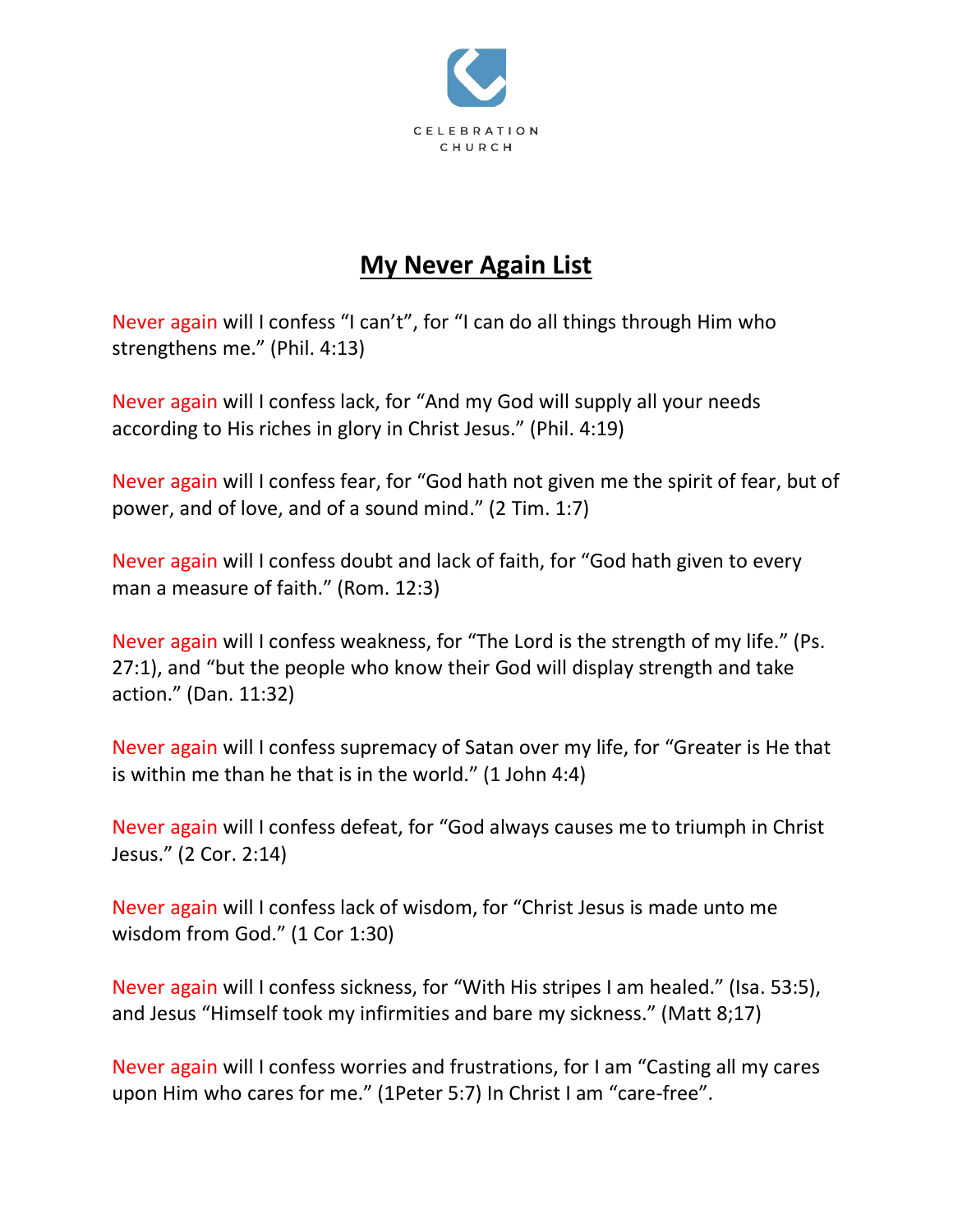

Never again will I confess bondage, for "Where the Spirit of the Lord is, there is liberty." (2 Cor. 3:17) My body is a temple of the Holy Spirit.

Never again will I confess condemnation, for "…there is now no condemnation for those who are in Christ Jesus." (Rom. 8:1) I am in Christ; therefore, I am free from condemnation.

Never again will I confess loneliness, Jesus said, "Lo, I am with you always, even unto the end of the world." (Matt. 28:20) and "I will never desert you, nor will I ever forsake you." (Heb 13:5)

Never again will I confess discontentment because I "have learned to be content in whatever circumstances I am (and) I can do all things through Him who strengthens me." (Phil. 4: 11, 13)

Never again will I confess unworthiness because "He made Him who knew no sin to be sin on our behalf, so that we might become the righteousness of God in Him." (2 Cor. 5:21)

Never again will I confess confusion because "God is not the author of confusion, but of peace." (1 Cor. 14:33) and "We have received, not the spirit of the world, but the spirit which is of God; that we might know the things that are freely given to us of God." (1 Cor. 2:11-12)

Never again will I confess persecution, for "So, what do you think? With God on our side like this, how can we lose?" (Rom. 8:31 MSG)

Never again will I confess the dominion of sin over my life because, "The Law of the Spirit of life in Christ Jesus has set you free from the law of Sin and death." (Rom. 8:2), and "as far as the east is from the west, so far has He removed our transgressions from us." (Ps. 103:12)